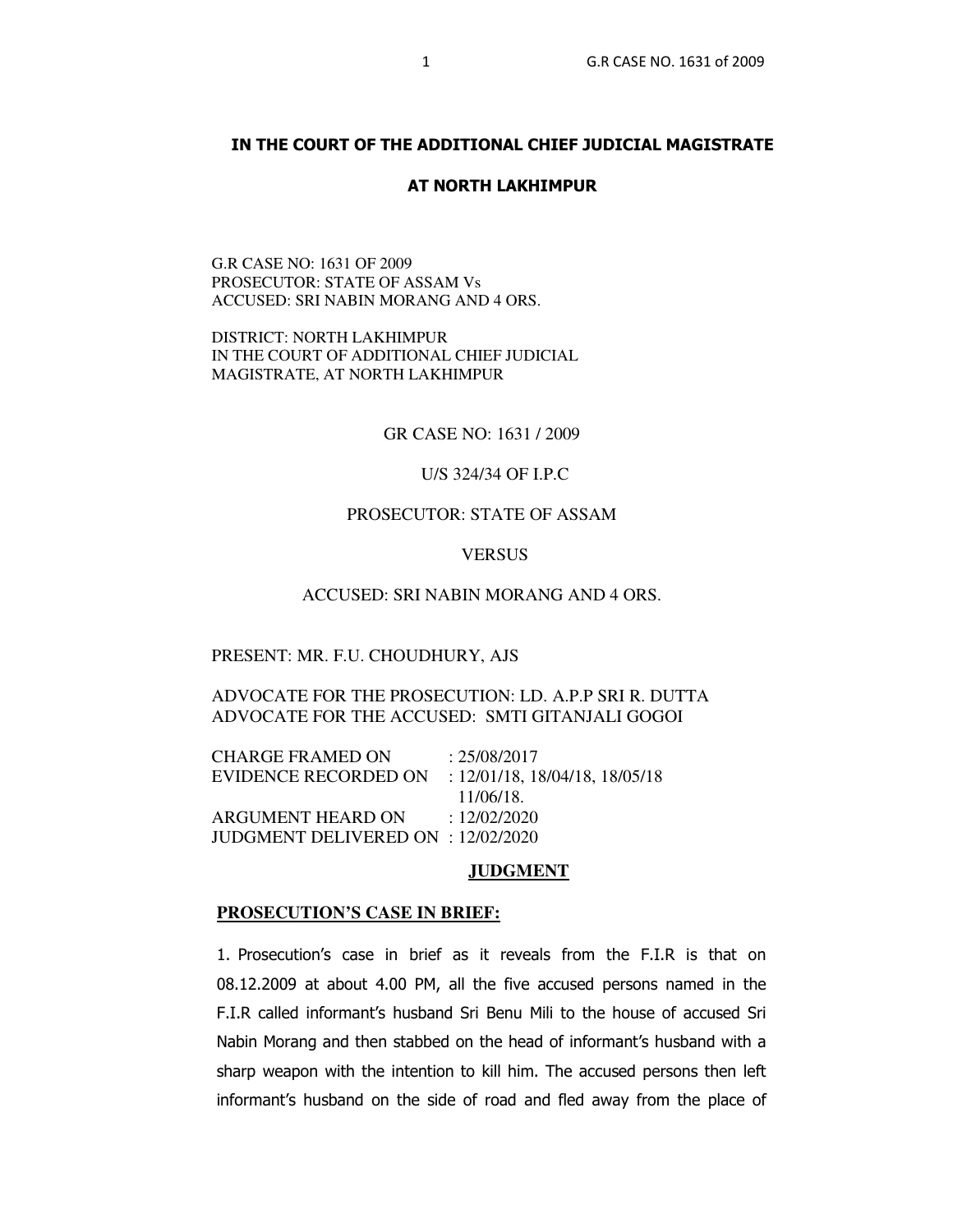occurrence. Subsequently, the neighbours saw informant's husband and accordingly sent him to North Lakhimpur Civil Hospital on 108 Ambulance. The informant thereafter lodged an FIR about the occurrence before the Incharge of Silonibari police out-post.

2. On receipt of the F.I.R, the I/C Silonibari police out-post forwarded the same to the O/C of North Lakhimpur police station. Accordingly, a case was registered being numbered as North Lakhimpur P.S Case No. 855/2009 and after investigation I.O of the case submitted charge sheet against accused persons Sri Nabin Morang, Sri Dilla Pawe, Sri Guna Taye, Sri Sorte Orang and Sri Phanidhar Basumutary for the offence punishable u/s 324/34 of IPC and summonses were issued to them. However, on the summonses were returned unserved and on the basis of report of the executing officer, NBWA along with proclamation were issued against all the five accused persons. Subsequently, accused Sri Nabin Morang appeared but the other accused persons remained absent and could not be arrested till then. As such, the case was split up against the remaining four accused vide order dated 25.08.2017.

3. Thereafter, copies of relevant documents were furnished to accused Sri Nabin Morang u/s 207 of CrPC. After hearing both sides and upon considering the materials in the case record, charge was framed for the offence punishable u/s 324/34 of IPC against accused Sri Nabin Morang. The charge was then read over and explained to the said accused to which he pleaded not guilty and stood to face the trial.

4. Prosecution in support of its case examined six witnesses whereas, the defence did not adduced evidence of any witness. The accused was examined u/s 313 of CrPC. Defence case is of total denial as reveals from the statement made by the accused and tenor of cross-examination of prosecution witnesses examined by defence.I have heard the learned counsel for both the parties.

5. Upon hearing and on perusal of record I have framed the following points for determination-

### 6. **POINT FOR DETERMINATION:**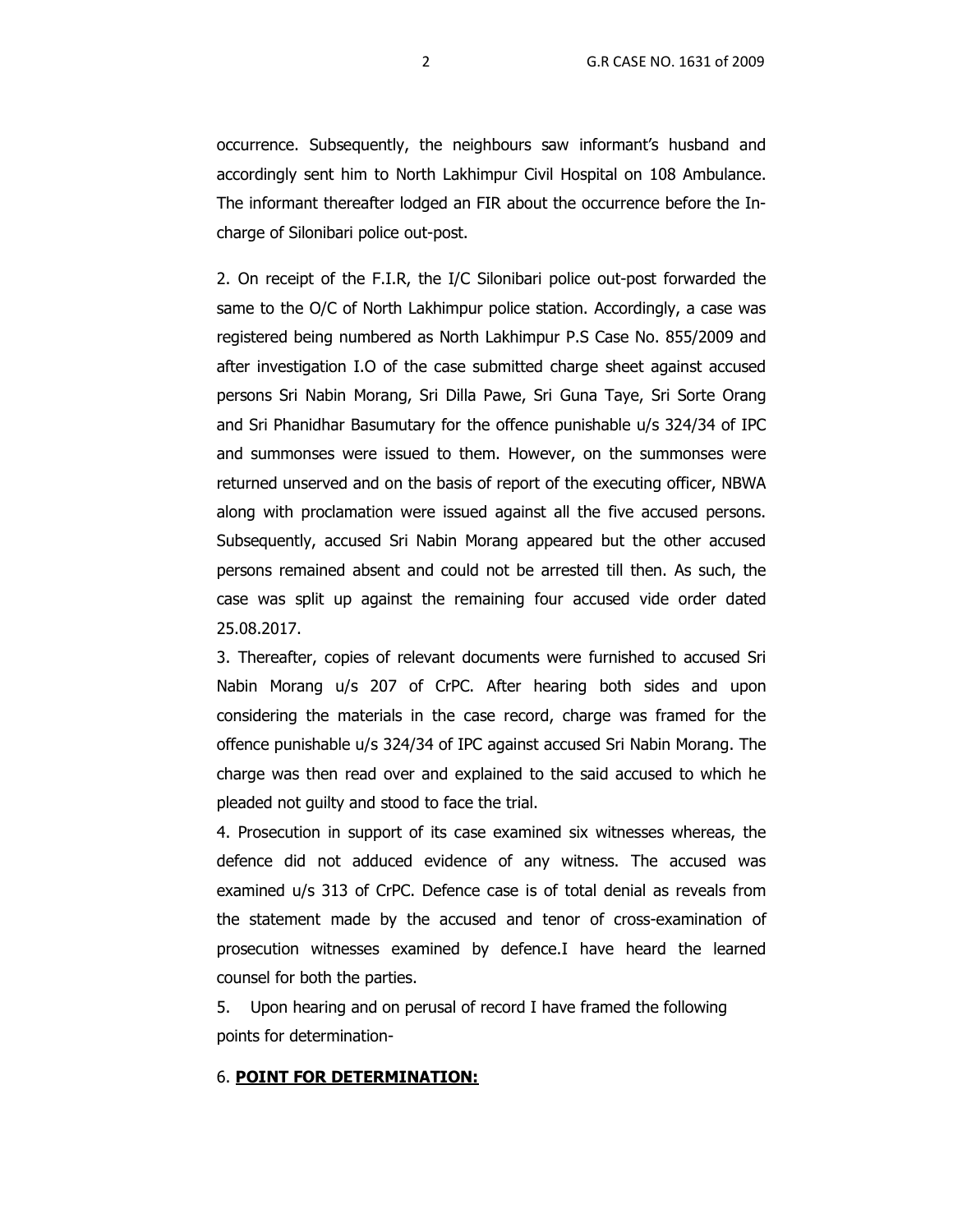(i) Whether on 08.12.2009 at about 4.00 PM at UjaniKhuti village under North Lakhimpur police station, accused Sri Nabin Morang in furtherance of his common intention with other four co-accused persons, stabbed on the head of informant's husband Sri BenuMili with a sharp weapon with the intention to cause hurt, and thereby caused injury, and thereby committed an offence punishable u/s 324/34 of IPC?

#### **DISCUSSION OF EVIDENCE, DECISION AND REASONS THEREOF:**

7. As regards the aforesaid point for determination, the prosecution has examined victim Sri Benu Mili as PW-2. The PW-2 in his evidence-in-chief has stated that at the time of occurrence, he went to the house of accused in connection with his job. At that time the accused stabbed on his head from the backside with an axe, as a result of which blood oozed out from his head and he somehow managed to go back to his house and then he became senseless.

8. In his cross-examination, the PW-2 has specifically denied the suggestion of defence that he did not mention the aforesaid allegations in his statement before police. However, PW-6 ASI Jonminath Buragohain, who investigated this case, in his cross-examination has confirmed that the PW-2 did not mentioned the aforesaid allegation in the statement made before him/PW-6. In my opinion, the aforesaid allegation made by PW-2 is the crux of the alleged occurrence, and hence, had the occurrence took place as alleged then the PW-2 would have definitely mentioned those allegations in his very initial statement before I.O/PW6. Therefore, the omission of PW-2 to mention the aforesaid allegations in his statement before I.O is a material contradiction in view of section 162 of CrPC which creates doubt regarding the credibility of the aforesaid allegations.

9. In the above context, informant Smt. Subhadra Mili, who is the wife of victim/PW-2, in her evidence-in-chief has supported the case of prosecution by reiterating the aforesaid allegations made by PW-2. However, the PW-1 in her cross-examination has made it clear that she was at her home at the time of occurrence and she did not saw the alleged occurrence. As such, the allegations made by PW-1 in her evidence-in-chief are nothing but pieces of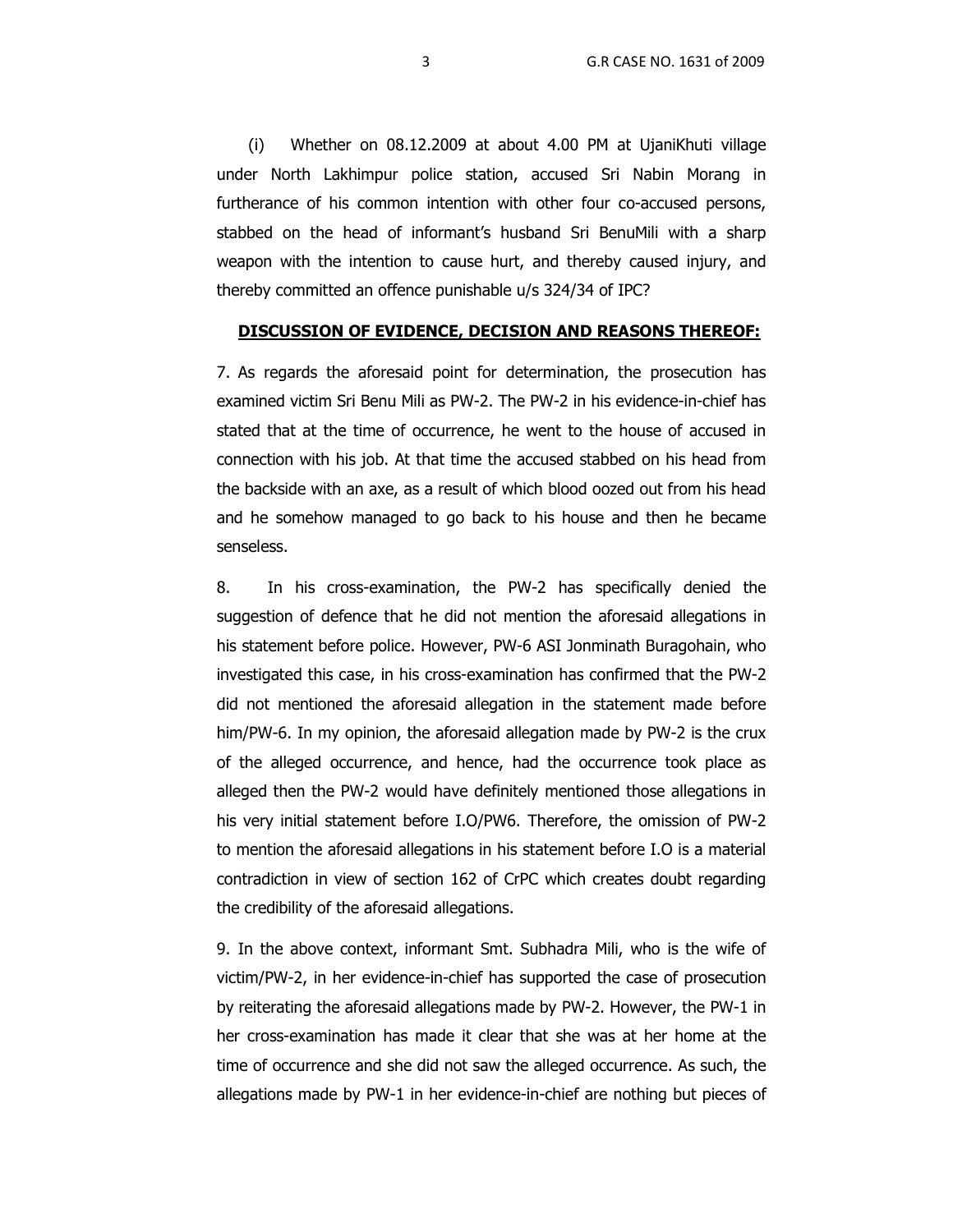hearsay evidence which cannot be believed unless corroborated by some other reliable evidence.

10. PW-3 Sri Rohit Mili and PW-4 Sri Kushal Morang in their respective evidence-in-chief have supported the case of prosecution by stating that the accused has hit informant's husband Sri Benu Mili on the head and caused injury. However, the PW-3 in his cross-examination has stated that he do not know that how Sri Benu Mili sustained injury, and said Benu Mili did not informed him (PW3) that who caused the injury to him (Benu Mili). Also, the PW-4 in his cross-examination has stated that he did not see the occurrence and he do not know why the occurrence took place. Therefore, from the foregoing evidence, it is clear that the PW-3 and PW-4 have not seen the actual occurrence, i.e. the accused causing injury to Sri Benu Mili by hitting with an axe, and as such, the aforesaid statements made by PW-3 and PW-4 in their respective evidence-in-chief are clearly hearsay evidence which cannot relied upon unless corroborated by some other reliable evidence.

11. In addition to the above, it is noticeable that PW1, PW2, PW3 & PW4 in their respective evidence have stated that about 8 to 12 stitches were given on the head injury of Sri Benu Mili. However, PW5 Dr. Subha Laxmi Deuri, who being the on duty medical officer examined Sri BenuMili in her evidence has not stated anything about any such stitch; rather as per PW-5 she found only lacerated injury on the right parietal region of scalp which was caused by blunt weapon. Therefore, it is evident that the findings of PW-5/M.O is inconsistent with the claim made by PW-1 to PW-4, and the same do not support the case of prosecution properly. In fact, the version deposed by PW-5 creates doubt as regards the credibility of the allegations made by PW1 to PW4.

12.Considering the entire discussion made above, it is clear that the witnesses examined by prosecution have failed to prove beyond reasonable doubt that accused Sri Nabin Morang has committed the offence as alleged.

DECISION: This point istherefore decided in the negative and goes against the prosecution.

### **ORDER**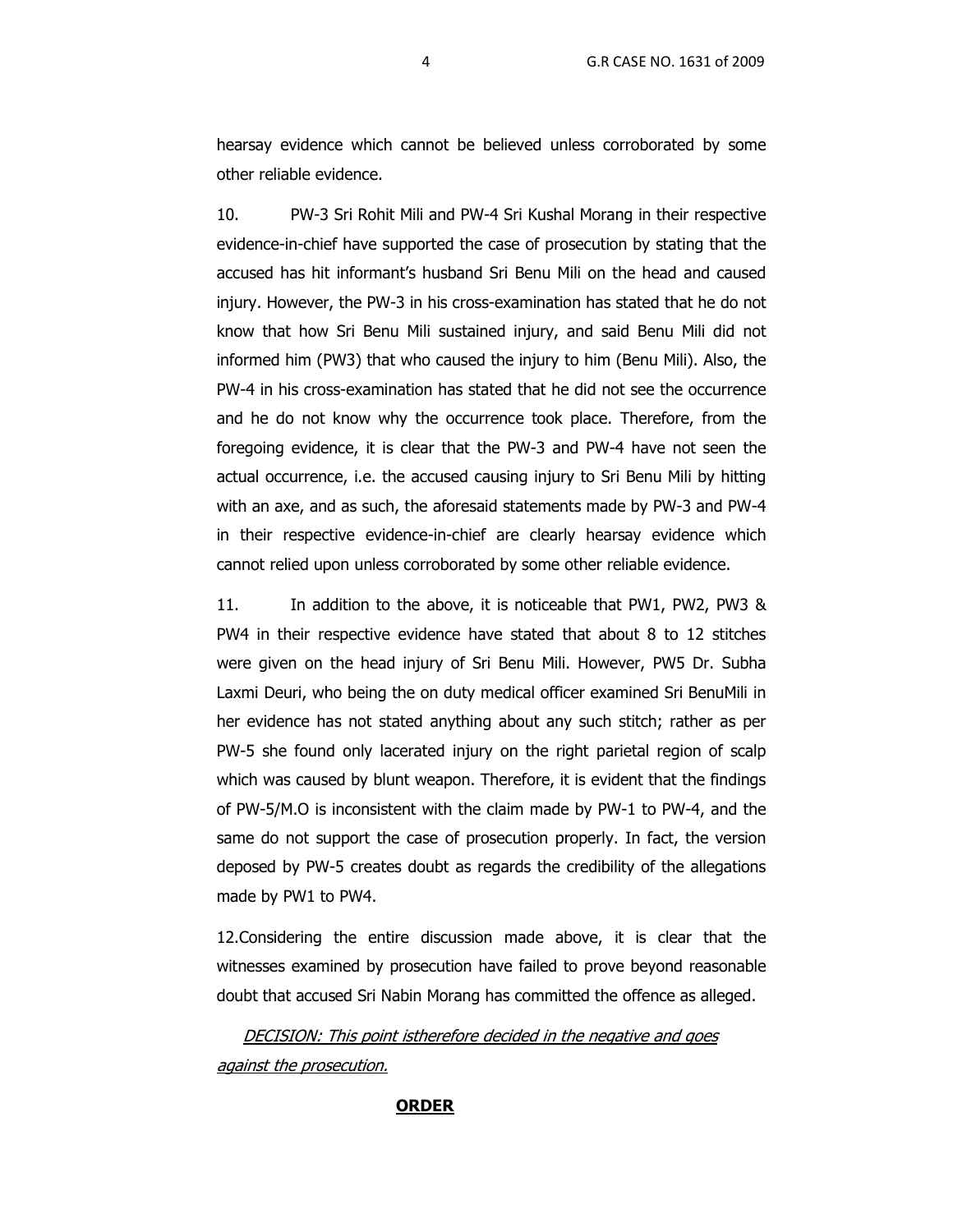13. In view of the discussion made above and the decision reached in the foregoing point for determination, it is held that the witnesses examined by prosecution have failed to prove beyond reasonable doubts that accused Sri Nobin Morang has committed the offence punishable under section 324/34 of I.P.C as alleged, and as such, the above named accused person is acquitted of the charge under section 324/34 of I.P.C on benefit of doubt and he be set at liberty forthwith.

The bail bond of the accused person shall remain in force for another six months from today.

This judgment is given under my hand, and seal of this court on this the  $12<sup>th</sup>$ day of February, 2020.

The case is disposed of on contest.

 F.U. Choudhury Additional Chief Judicial Magistrate North Lakhimpur